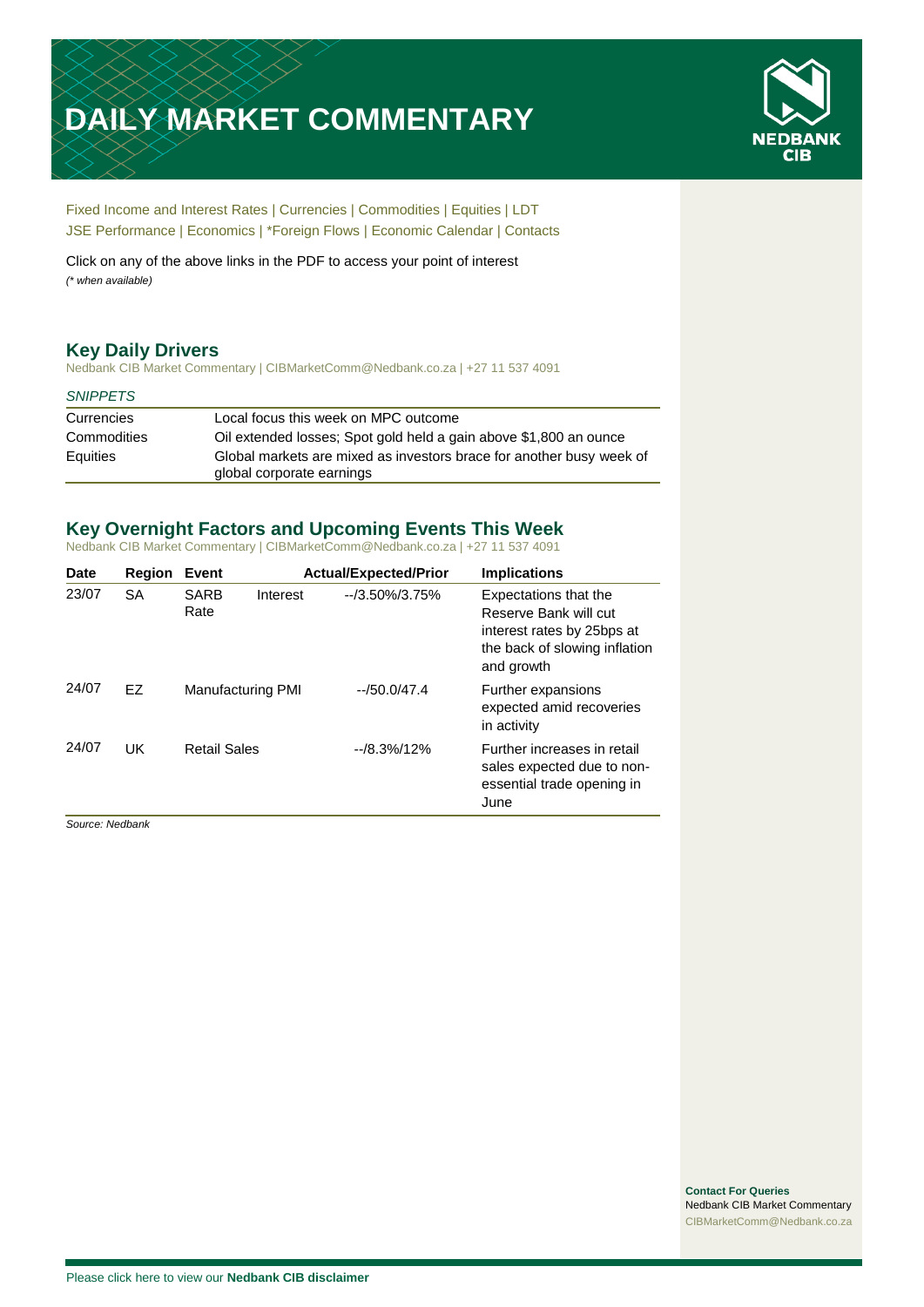# <span id="page-1-0"></span>**Fixed Income and Interest Rates**

Bond flow sales |+2711 535 4021 | Corporate Money Markets | +2711 535 4007 | Business Bank Money Markets | +2711 535 4006

|                                 |                | Δ       | Δ                | Δ          | Δ         | <b>MTD</b> trend |
|---------------------------------|----------------|---------|------------------|------------|-----------|------------------|
| <b>Bonds</b>                    | Last price     | 1d      | <b>MTD</b>       | <b>YTD</b> | 12Month   |                  |
|                                 | %              | bps     | bps              | bps        | bps       |                  |
|                                 |                |         |                  |            |           |                  |
| R208-0,7 yrs                    | 3,50           | 2,59    | $-9,31$          | $-324,11$  | $-270,51$ | J                |
| R186-6,4 yrs                    | 7,57           | 2,50    | $-10,70$         | $-67,60$   | $-44,10$  | ⊎                |
| R2030-9,5 yrs                   | 9,40           | 5,10    | 16,70            | 38,50      | 76,30     | ♠                |
| R2048-27,6 yrs                  | 11,66          | 5,60    | 41,00            | 158,20     | 206,70    | Ϋ                |
| US 10 yr                        | 0,62           | $-1,15$ | $-4,10$          | $-130,33$  | $-144,01$ | V                |
| <b>UK 10 yr</b>                 | 0,16           | 2,40    | $-0,90$          | $-65,90$   | $-59,60$  | ⊎                |
| German 10 yr                    | $-0,45$        | 1,80    | 0,70             | $-26,20$   | $-15,70$  | φ                |
| Japan 10 yr                     | 0,02           | $-0,30$ | $-0,70$          | 3,20       | 15,30     | J                |
|                                 |                | Δ       | Δ                | Δ          | Δ         | <b>MTD</b> trend |
| <b>Money Market</b>             | Last price     | 1d      | <b>MTD</b>       | <b>YTD</b> | 12Month   |                  |
|                                 | $\frac{9}{20}$ | bps     | bps              | bps        | bps       |                  |
| SA repo rate                    | 3,75           | 0,00    | 0,00             | $-275,00$  | $-300,00$ | ۰                |
| SA prime rate                   | 7,25           | 0,00    | 0,00             | $-275.00$  | $-300.00$ | ۰                |
| SA CPI (MTD = previous month)   | 2,10           |         | $-90,00$         | $-190,00$  | $-240,00$ | ⊎                |
| SA 3m JIBAR                     | 3,84           | $-0,80$ | $-6,60$          | $-295,80$  | $-315,00$ | ⊎                |
| SA 3m NCD                       | 3,83           | $-2,50$ | $-7,50$          | $-300.00$  | $-320,00$ | V                |
| SA 6m NCD                       | 3,95           | $-2,50$ | $-10,00$         | $-337,50$  | $-337,50$ | ψ                |
| SA 12m NCD                      | 4,29           | $-3,75$ | $-7,50$          | $-333,75$  | $-333,75$ | ⊎                |
| US 3m LIBOR                     | 0,27           | $-0,04$ | $-3,06$          | $-163,70$  | $-203,11$ | V                |
| UK 3m LIBOR                     | 0,08           | $-0,68$ | $-6,33$          | $-71,40$   | $-68,89$  | ⊎                |
| Japan 3m LIBOR                  | $-0,05$        | 0,02    | 0,17             | 0,18       | 3,28      | Φ                |
| Source: Bloomberg & Nedbank CIB |                | Time    | 2020/07/20 07:01 |            |           |                  |

|                                  |                | $\Delta$ | Δ                | Δ          | Δ         | <b>MTD</b> trend |
|----------------------------------|----------------|----------|------------------|------------|-----------|------------------|
| <b>FRAs and Swaps</b>            | Last price     | 1d       | <b>MTD</b>       | <b>YTD</b> | 12Month   |                  |
|                                  | $\frac{9}{20}$ | bps      | bps              | bps        | bps       |                  |
| 3X6 FRA                          | 3,46           | $-1,00$  | $-4,00$          | $-314,50$  | $-328,75$ | ψ                |
| 6X9 FRA                          | 3,45           | 0,00     | 4,00             | 3,00       | 4,00      | ۸                |
| 9X12 FRA                         | 3,50           | $-0,50$  | $-2,50$          | $-299,50$  | $-305,50$ | ψ                |
| 18X21 FRA                        | 3,95           | $-2,00$  | $-3,00$          | $-262.50$  | $-271,00$ | ψ                |
| SA 2yr Swap                      | 3,72           | $-0,04$  | $-2,91$          | $-286,61$  | $-295,45$ | ψ                |
| SA 3yr Swap                      | 4,07           | $-2,00$  | $-5,50$          | $-260,50$  | $-258,50$ | ψ                |
| SA 5yr Swap                      | 5,04           | 0,00     | $-10,50$         | $-191,50$  | $-193,50$ | ψ                |
| SA 10yr Swap                     | 6,96           | 0,00     | $-2,50$          | $-72,50$   | $-66,50$  | ψ                |
| SA 15yr Swap                     | 7,71           | $-2,50$  | $-4,50$          | $-35,50$   | $-23,50$  | J                |
|                                  |                | $\Delta$ | Δ                | Δ          | Δ         | <b>MTD</b> trend |
| <b>Spreads</b>                   | Last price     | 1d       | <b>MTD</b>       | <b>YTD</b> | 12Month   |                  |
|                                  | $\frac{9}{20}$ | bps      | bps              | bps        | bps       |                  |
| 2v10v                            | $-3,24$        | $-0,04$  | $-0,41$          | $-214,11$  | $-228,95$ | ψ                |
| 3v10y                            | $-2,89$        | $-2,00$  | $-3,00$          | $-188,00$  | $-192,00$ | ψ                |
| R2030-R208                       | 5,90           | 2,50     | 26,00            | 362,60     | 346,80    | ۸                |
| R2048-R2030                      | 2,26           | 0,50     | 24,30            | 119,70     | 130,40    | ۸                |
| 5y-R2030                         | $-4,37$        | $-5,10$  | $-27,20$         | $-230,00$  | $-269,80$ | ψ                |
| 10y-R2030                        | $-2,45$        | $-5,10$  | $-19,20$         | $-111,00$  | $-142,80$ | ψ                |
| 15y-R2030                        | $-1,70$        | $-7,60$  | $-21,20$         | $-74,00$   | $-99,80$  | ψ                |
| SA 5yr CDS spread - basis points | 328,00         | 0,00     | 20,50            | 161,50     | 171,50    | ۸                |
| Source: Bloomberg & Nedbank CIB  |                | Time     | 2020/07/20 07:01 |            |           |                  |

### **US 10 Year Yield SA 10 Year Yield**





*Source: Bloomberg, Nedbank Source: Bloomberg, Nedbank*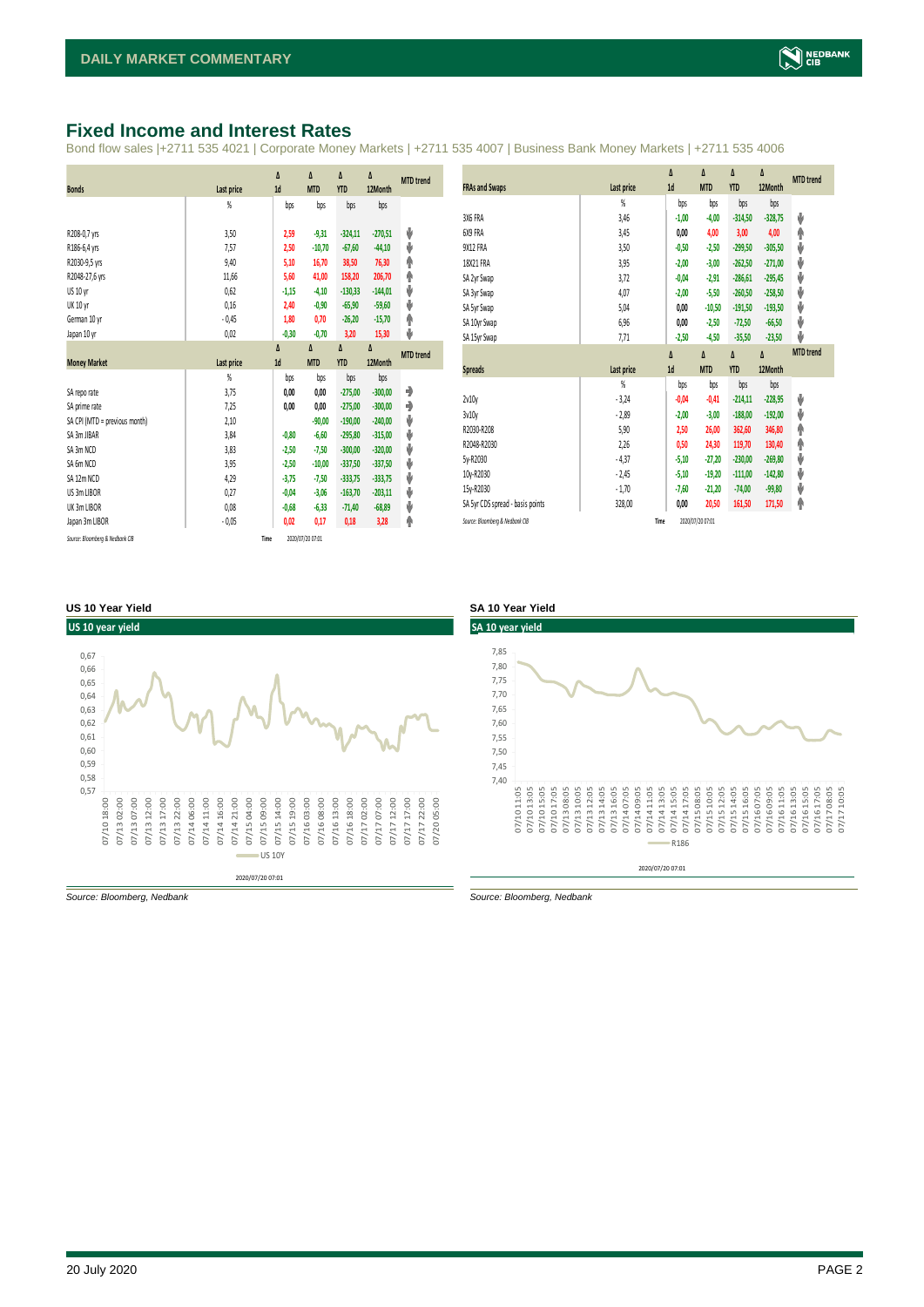

### <span id="page-2-0"></span>**Currencies**

Business Banking FX | +27 11 535 4003 | Corporate FX | +2711 535 4002 | Institutional FX | +2711 535 4005

- The final session of the week saw the rand trading in the low 16.70s at the open. In another subdued trading session, the rand was ultimately confined to a trading range between 16.6500 and 16.7600 on the day, ending the week around the 16.6650 level. In the overnight sessions, the local unit drifted back towards the highs of Friday. It currently trades at 16.7450, the EURZAR is trading at 19.1505 and the GBPZAR is trading at 20.9715.
- The international markets also remained range-bound, with the EURUSD trading between 1.1379 and 1.1439 on the day; since then, it has held steady towards the highs, currently trading at 1.1442. Trading activity and price action in the GBPUSD also remained muted; it is currently trading at 1.2534, basically where it closed last week. Gold is trading at 1,808.65 this morning, nearly USD10 dollars firmer than the same time on Friday.
- A limited number of data releases today; nothing local; from Europe, we have the German PPI and the current account for the zone; and no releases from the US.
- The foreign exchange markets have over the most recent sessions been confined to limited trading ranges. Locally, the markets will be looking to the MPC to provide the catalyst for activity; internationally, the Brexit negotiations continue.
- Possible trading range for the rand today: 16.5500 to 16.9500

| <b>Majors</b>                   | Last price | X <sub>A</sub><br>$-1d$ | X <sub>A</sub><br><b>MTD</b> | $%$ $\Lambda$<br><b>YTD</b> | $% \Lambda$<br>12Month | <b>MTD</b> trend | <b>USD trend</b>    |
|---------------------------------|------------|-------------------------|------------------------------|-----------------------------|------------------------|------------------|---------------------|
| GBPUSD                          | 1.25       | $-0,33$                 | 1.01                         | $-5,51$                     | 0.40                   | ŵ                | <b>USD</b> weakness |
| <b>EURUSD</b>                   | 1,14       | 0,01                    | 1.74                         | 1,93                        | 1,96                   | Φ                | <b>USD</b> weakness |
| LISDIPY                         | 107,31     | 0.27                    | $-0.58$                      | 1,21                        | $-0,52$                | U                | <b>USD</b> weakness |
| <b>USDAUD</b>                   | 1,43       | 0,15                    | $-1,16$                      | 0,46                        | 0,74                   | ٠                | USD weakness        |
|                                 |            | X <sub>A</sub>          | X <sub>A</sub>               | $% \Delta$                  | $% \Delta$             | <b>MTD</b> trend | <b>ZAR trend</b>    |
| <b>Rand crosses</b>             | Last price | $-1d$                   | <b>MTD</b>                   | <b>YTD</b>                  | 12Month                |                  |                     |
| <b>USDZAR</b>                   | 16,74      | 0.29                    | $-3,63$                      | 16,38                       | 17,20                  | ψ                | ZAR strength        |
| GBPZAR                          | 20.97      | 0.03                    | $-2.62$                      | 11,49                       | 17.51                  | U                | ZAR strength        |
| <b>FURZAR</b>                   | 19,14      | 0.31                    | $-1,86$                      | 17,96                       | 18,80                  | ψ                | ZAR strength        |
| AUD7AR                          | 11,69      | 0.19                    | $-2,43$                      | 15,86                       | 16,58                  | v                | ZAR strength        |
| 7ARIPY                          | 6,41       | $-0.03$                 | 2.94                         | $-20,98$                    | $-21,42$               | Φ                | ZAR strength        |
|                                 |            | X <sub>A</sub>          | X <sub>A</sub>               | $%$ $\Lambda$               | $% \Lambda$            | <b>MTD</b> trend | <b>ZAR trend</b>    |
| <b>African FX</b>               | Last price | $-1d$                   | <b>MTD</b>                   | <b>YTD</b>                  | 12Month                |                  |                     |
| ZARMWK (Malawian kwacha)        | 43.82      | $-0.34$                 | 3.11                         | $-20.23$                    | $-25.73$               | Φ                | ZAR strength        |
| ZARBWP (Botswana pula)          | 0.69       | $-0,33$                 | 1.45                         | $-9,63$                     | $-10,31$               | Φ                | ZAR strength        |
| ZARKES (Kenyan shilling)        | 6,42       | $-0,32$                 | 4.17                         | $-12,67$                    | $-15,39$               | Φ                | ZAR strength        |
| ZARMUR (Mauritian rupee)        | 2.39       | $-0.02$                 | 3.36                         | $-8,42$                     | $-8,12$                | ŵ                | ZAR strength        |
| ZARNGN (Nigerian naira)         | 23,18      | $-0,35$                 | 3.74                         | $-12,37$                    | $-12,15$               | Φ                | ZAR strength        |
| ZARGHS (Ghanian cedi)           | 0.34       | $-0.38$                 | 2.88                         | $-18,64$                    | $-13,87$               | Φ                | ZAR strength        |
| ZARZMW (Zambian kwacha)         | 1.09       | $-0.34$                 | 4.37                         | 8,36                        | 17,50                  | 4                | ZAR strength        |
| ZARMZN (Mozambican metical)     | 4,21       | $-0.35$                 | 4.00                         | $-4,59$                     | $-5,94$                | Φ                | ZAR strength        |
|                                 |            | $X\Delta$               | X <sub>A</sub>               | $% \Delta$                  | $% \Delta$             | <b>MTD</b> trend | <b>USD trend</b>    |
| <b>Emerging Market FX</b>       | Last price | $-1d$                   | <b>MTD</b>                   | <b>YTD</b>                  | 12Month                |                  |                     |
| <b>USDBRL (Brazilian Real)</b>  | 5.39       | 1,02                    | $-1.51$                      | 25,17                       | 30,10                  | U                | <b>USD</b> weakness |
| USDTRY (Turkish Lira)           | 6,86       | $-0,09$                 | 0,07                         | 13,22                       | 17,18                  | Φ                | USD strength        |
| <b>USDMXN (Mexican Peso)</b>    | 22,57      | 0.09                    | $-1.88$                      | 16,14                       | 15,57                  | v                | <b>USD</b> weakness |
| <b>USDINR</b> (Indian Rupee)    | 74,95      | $-0,10$                 | $-0,75$                      | 4,76                        | 8,04                   | v                | USD weakness        |
| <b>USDRUB (Russian Ruble)</b>   | 71,89      | 0.45                    | 0.98                         | 13.78                       | 12.45                  | ٨                | USD strength        |
| Source: Bloomberg & Nedbank CIB | Time       |                         | 2020/07/20 07:01             |                             |                        |                  |                     |

*\*Please note that the sign on the % change reflects the change on the headline number. The narrative indicates the trend direction over the month. For trade in any of these currencies, contact our FX dealing desks*





*Source: Bloomberg, Nedbank Source: Bloomberg, Nedbank*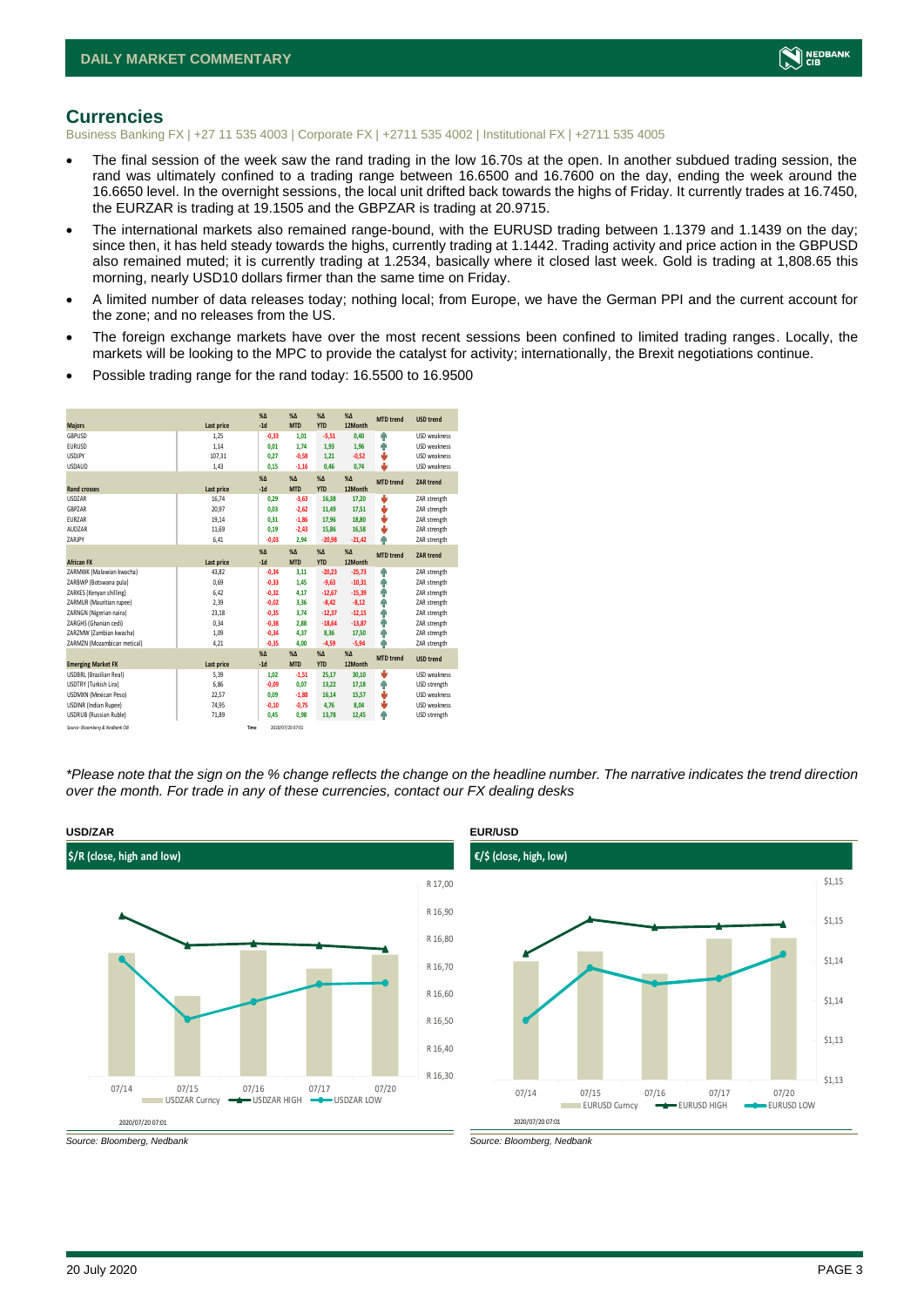

# <span id="page-3-0"></span>**Commodities**

Nedbank CIB Market Commentary | CIBMarketComm@Nedbank.co.za | +27 11 537 4091| +27 11 535 4038

- Oil extended losses toward \$40 a barrel as concerns about demand linger with the coronavirus raging unabated across many regions.
- Spot gold held a gain above \$1,800 an ounce as investors weighed the potential for extra policy support amid the pandemic. Spot gold steady at \$1,809.05/oz after +0.7% on Friday. Comex silver futures -0.2% to \$19.73/oz, while spot prices +0.1%. Spot palladium +0.4%, platinum +0.2%. Copper fell as coronavirus cases accelerated in numerous locations across the world, rekindling fears over the strength of any economic recovery. Copper -0.8% to \$6,394/ton, after 9 weeks of gains; all other traded metals decline on LME.

| <b>Commodities</b>              | Last price | $%$ $\Delta$<br>$-1d$ | $\%$ $\Delta$<br><b>MTD</b> | $%$ $\Delta$<br><b>YTD</b> | %<br>12Month | <b>MTD</b> trend |
|---------------------------------|------------|-----------------------|-----------------------------|----------------------------|--------------|------------------|
| Brent near future (\$)          | 42,87      | $-0,63$               | 4,18                        | $-35,05$                   | $-31,38$     | 6                |
| WTI crude (\$)                  | 40,34      | $-0,62$               | 2,72                        | $-33,93$                   | $-27,49$     | 6                |
| Gold spot (\$)                  | 1808.34    | $-0.11$               | 1,54                        | 19,18                      | 26,91        | 4                |
| Platinum spot (\$)              | 840,84     | 0,07                  | 1,38                        | $-13,01$                   | $-0.93$      | q,               |
| SA white maize spot (R)         | 2 5 6 1.00 | 1,59                  | 2,56                        | $-1,50$                    | $-11,84$     | q                |
| Source: Bloombera & Nedbank CIB |            | Time                  | 2020/07/20 07:01            |                            |              |                  |



2020/07/20 07:01

*Source: Bloomberg, Nedbank*



*Source: Bloomberg, Nedbank Source: Bloomberg, Nedbank*

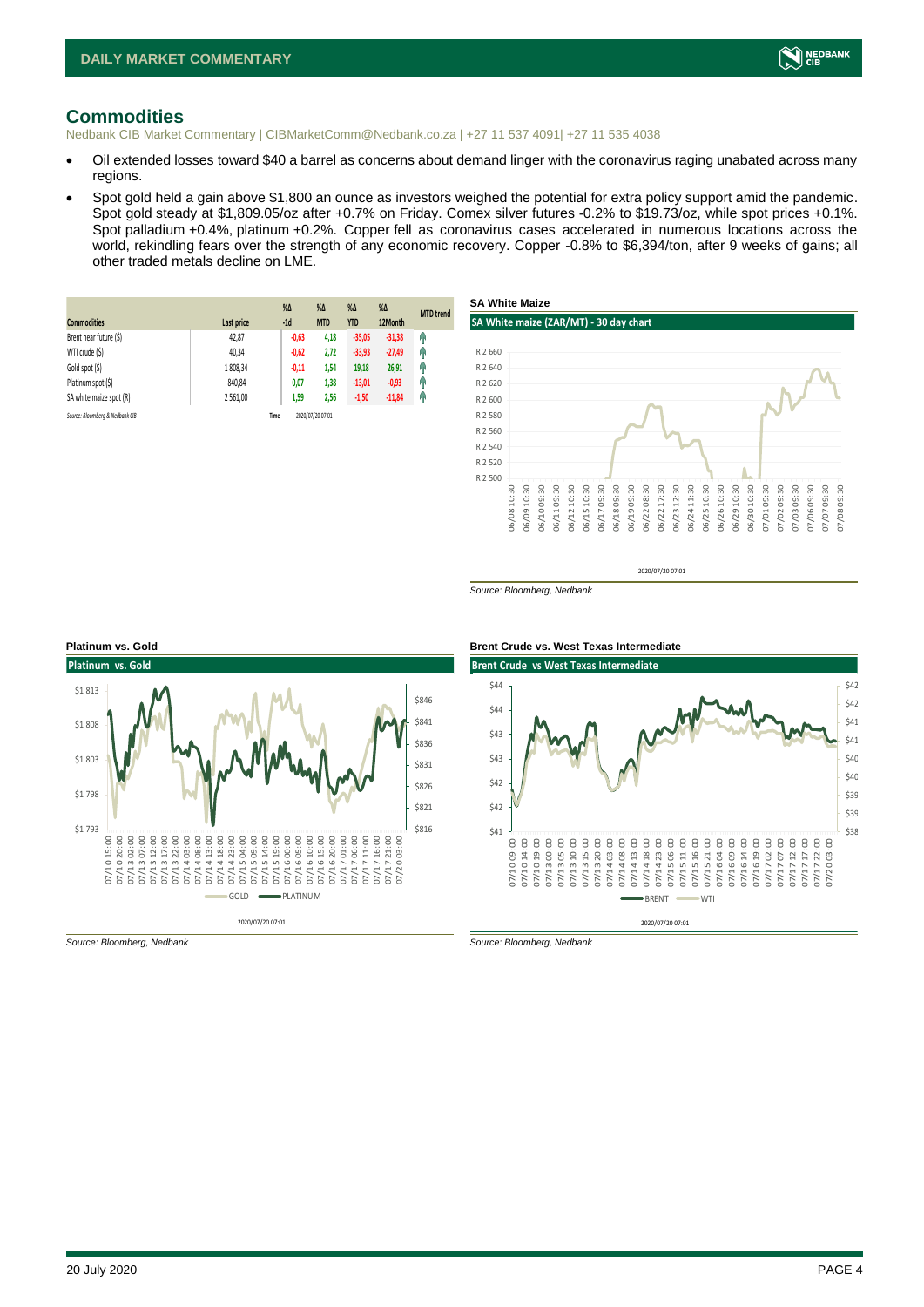

# <span id="page-4-0"></span>**Equities**

Cash equities | +2711 535 4030/31

### South Africa

• Top40 +0.30%. It was a fairly lacklustre day in the local market as volume dried up; PRX -0.11%; submitted the highest bid for eBay's Classified unit (all-cash offer). SA Inc. underperformed, albeit in no real volume; banks -1.28%, GenRet -1.54% and SAPY -1.06%; gold index +2.09% continued to outperform along with telcos +8.6% WTD. BAW -2.88%; update on Wagner acquisition; price revised c.3.3% lower; helps address our initial concerns about above-average profits that were triggering an additional c.R650m on the purchase price; on balance +ve for the deal, but home front remains precarious; maintain Sell recommendation. Flows: remain two-way PAN with little profit taking in the golds starting to creep in; rand hedges used a funding trade given rand strength. Worth noting: US housing starts were broadly in line with cons est. at 1,186k vs 1,189k along with building permits; Uni of Michigan Sentiment was below est. at 73. Turnover very light at R14.5bn; biggest crosses: 2m GLN, 3.4m N91 at 4,700, 1.1m WHL at 3,315, 1m BVT at 14,187, 246k SPP at 17,645M.

### UK/Europe

• European stocks edged up as investors digested earnings reports, while awaiting the result of negotiations aimed at resolving differences among EU leaders about a recovery fund to ease the pandemic's economic pain. The Stoxx 600 rose 0.2%, bringing the weekly gain to 1.6%. Automotive (+1.6%) stocks drove the advance on Friday, buoyed by encouraging signs of a recovery for Daimler and optimism from Volkswagen on a bounce-back in Chinese car sales. Technology (+1.2%) was also among the top sectors. Euro Stoxx 50 unchanged, FTSE 100 up 0.6%, DAX up 0.3%, CAC 40 down 0.3%, FTSEMIB up 0.3%, IBEX 35 down 0.5%, AEX Index unchanged, Swiss Market Index down 0.2%.

### USA

• The S&P 500 climbed for the third consecutive week as investors weighed updates in coronavirus news against new economic data and a first wave of corporate earnings. Netflix sank about 8% in pre-market trading after saying it expects to sign up just half the 5m subscribers Wall Street expected in the third quarter. The Nasdaq Composite has managed to go two months without posting back-to-back declines, but that is now under threat as investors question the resilience of tech's searing rally. S&P added 0.3%. Dow lost 0.2%. Nasdaq gained 0.3%. Russell 2000 higher 0.4%. Seven of the 11 main S&P sectors advanced. Utilities up 2.3%. Energy down 1.5%. VIX at 25.68.

### Asia

• Shares slipped in Australia and South Korea, and ticked higher in Japan and Hong Kong on below-average volumes. US futures retreated and European contracts were little changed. Chinese stocks outperformed, with gains of more than 2.5%.

|                                 |               | $\%$ $\Delta$ | $\%$ $\Delta$    | $\%$ $\Delta$ | $\%$ $\Delta$ | 2019        | <b>MTD</b> trend |
|---------------------------------|---------------|---------------|------------------|---------------|---------------|-------------|------------------|
| <b>Developed Markets</b>        | Last price    | $-1d$         | <b>MTD</b>       | <b>YTD</b>    | 12Month       | Performance |                  |
| Dow Jones                       | 26 671,95     | $-0,23$       | 3,33             | $-6,54$       | $-1,78$       | 22,34       | ۸                |
| Nasdao                          | 10 503,19     | 0,28          | 4.42             | 17,06         | 28,93         | 35,23       | ٨                |
| S&P 500                         | 3 2 2 4, 7 3  | 0.28          | 4.01             | $-0,19$       | 8,34          | 28,88       | Ĥ                |
| DJ Eurostoxx 50                 | 3 3 6 5 . 6 0 | 0.01          | 4.07             | $-10,13$      | $-3,29$       | 25,12       | ٨                |
| DAX                             | 12 919,61     | 0,35          | 4,94             | $-2,49$       | 5,38          | 25,22       | Ĥ                |
| CAC                             | 5 069,42      | $-0,31$       | 2.70             | $-15,20$      | $-8,70$       | 26,46       | ٨                |
| <b>FTSE</b>                     | 6 290,30      | 0,63          | 1,95             | $-16,60$      | $-16,23$      | 12,00       | Ĥ                |
| ASX200                          | 6 004,00      | $-0.49$       | 1.80             | $-10,17$      | $-10,39$      | 13,38       | Ĥ                |
| Nikkei 225                      | 22 677,10     | $-0.09$       | 1.75             | $-4,14$       | 5.64          | 20,93       | ۸                |
| MSCI World                      | 2 2 9 3 , 9 2 | 0,22          | 4,18             | $-2,74$       | 4,52          | 25,19       | ۸                |
|                                 |               | $\%$          | $\%$ $\Delta$    | $\%$ $\Delta$ | $\%$ $\Delta$ | 2019        |                  |
| <b>Emerging Markets</b>         | Last price    | $-1d$         | <b>MTD</b>       | <b>YTD</b>    | 12Month       | Performance | <b>MTD</b> trend |
| Hang Seng                       | 25 177,63     | 0,35          | 3,07             | $-10,69$      | $-12,47$      | 9,07        | ۸                |
| Shanghai                        | 3 2 9 8.50    | 2.62          | 10,51            | 8.14          | 12,80         | 23,72       | ۸                |
| Brazil Bovespa                  | 102 888,30    | 2,32          | 8,24             | $-11,03$      | $-0,54$       | 27,07       | ۸                |
| India - NSE                     | 37 387,78     | 0,99          | 7,08             | $-9,37$       | $-2,48$       | 14,38       | Ŷ                |
| Russia Micex                    | 2774,79       | 0,54          | 1,15             | $-8,90$       | 2,75          | 28,21       | ۸                |
| <b>MSCI Emerging</b>            | 1055,06       | 0.86          | 6,03             | $-5,35$       | $-0,23$       | 15,38       | ۸                |
|                                 |               | $\%$ $\Delta$ | $\%$ $\Delta$    | $\%$ $\Delta$ | $\%$ $\Delta$ | 2019        | <b>MTD</b> trend |
| <b>SA Indices</b>               | Last price    | $-1d$         | <b>MTD</b>       | <b>YTD</b>    | 12Month       | Performance |                  |
| <b>ISE All Share</b>            | 55 911,80     | 0,33          | 2,85             | $-2,05$       | $-4,01$       | 8,24        | ۸                |
| Top 40                          | 51 515,88     | 0,30          | 2,67             | 1,38          | $-1,13$       | 8,75        | ۸                |
| Resi 10                         | 54 569,82     | 1,33          | 6.39             | 10,78         | 16,23         | 20,01       | φ                |
| Indi 25                         | 74 864,11     | $-0.02$       | $-0,82$          | 8,02          | 2,58          | 8,82        | V                |
| Fini 15                         | 10 613,40     | $-1,10$       | 5,78             | $-32,29$      | $-36,38$      | $-4,30$     | ۸                |
| Source: Bloomberg & Nedbank CIB |               | Time          | 2020/07/20 07:01 |               |               |             |                  |



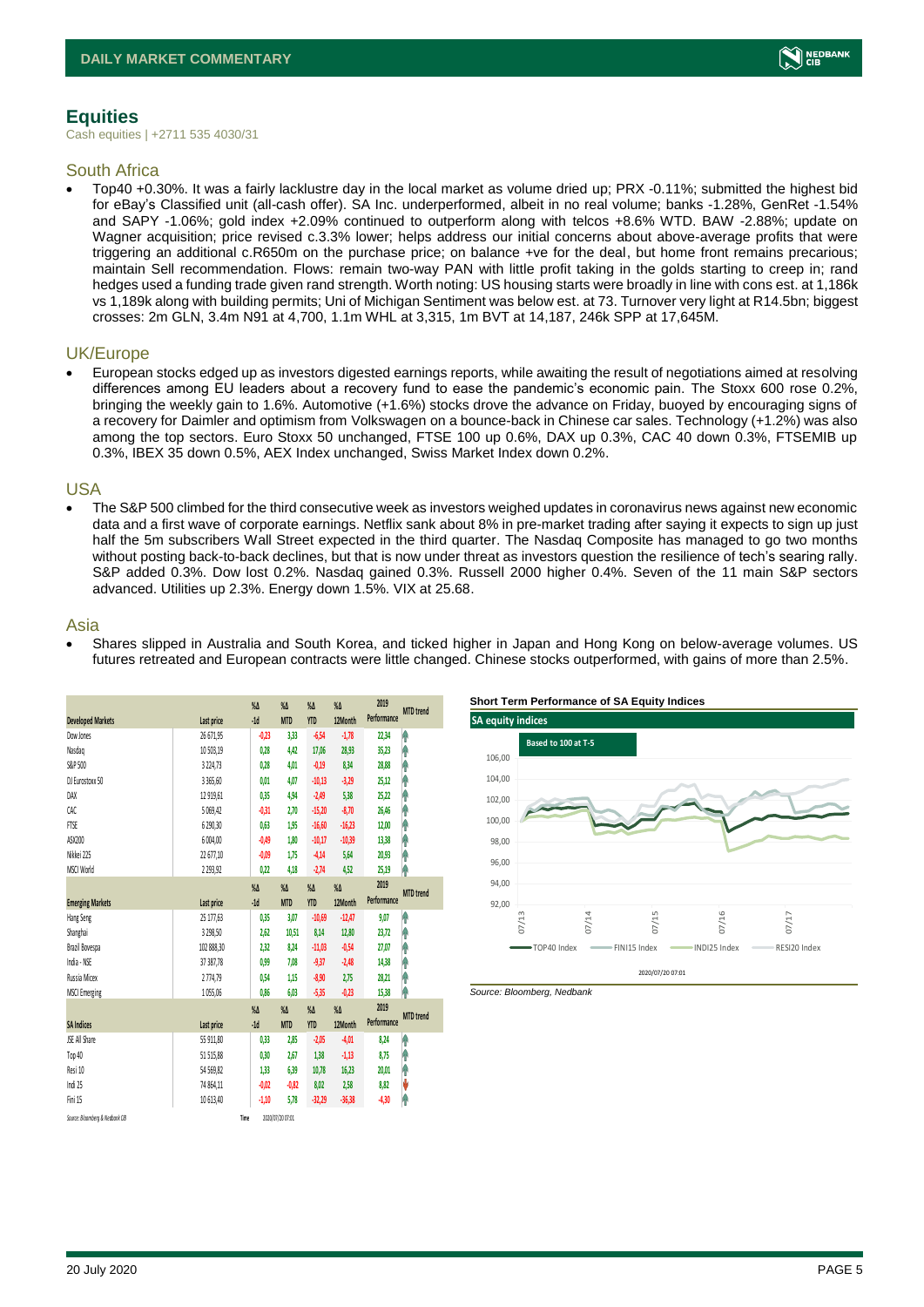# <span id="page-5-0"></span>**Last Day To Trade**

Susan Correia | Scorreia@Nedbankcapital.co.za | +27 11 295 8227

| <b>SHARE CODE</b> | <b>SHARE NAME</b>                   | <b>DIVIDEND / INTEREST RATE</b>               |
|-------------------|-------------------------------------|-----------------------------------------------|
| 21 July 2020      |                                     |                                               |
| AFH               | Alexander Forbes Group Holdings Ltd | dividend @ 12cps and special dividend @ 50cps |
| <b>GTR</b>        | Grit Real Estate Income Group Ltd   | offer @ 1490cps                               |
| <b>STP</b>        | Stenprop Ltd REIT                   | dividend option: 712.8844 cps or ratio TBC    |
| <b>TAS</b>        | <b>Taste Holdings Ltd</b>           | Consolidation 100:1                           |

*Source: JSE*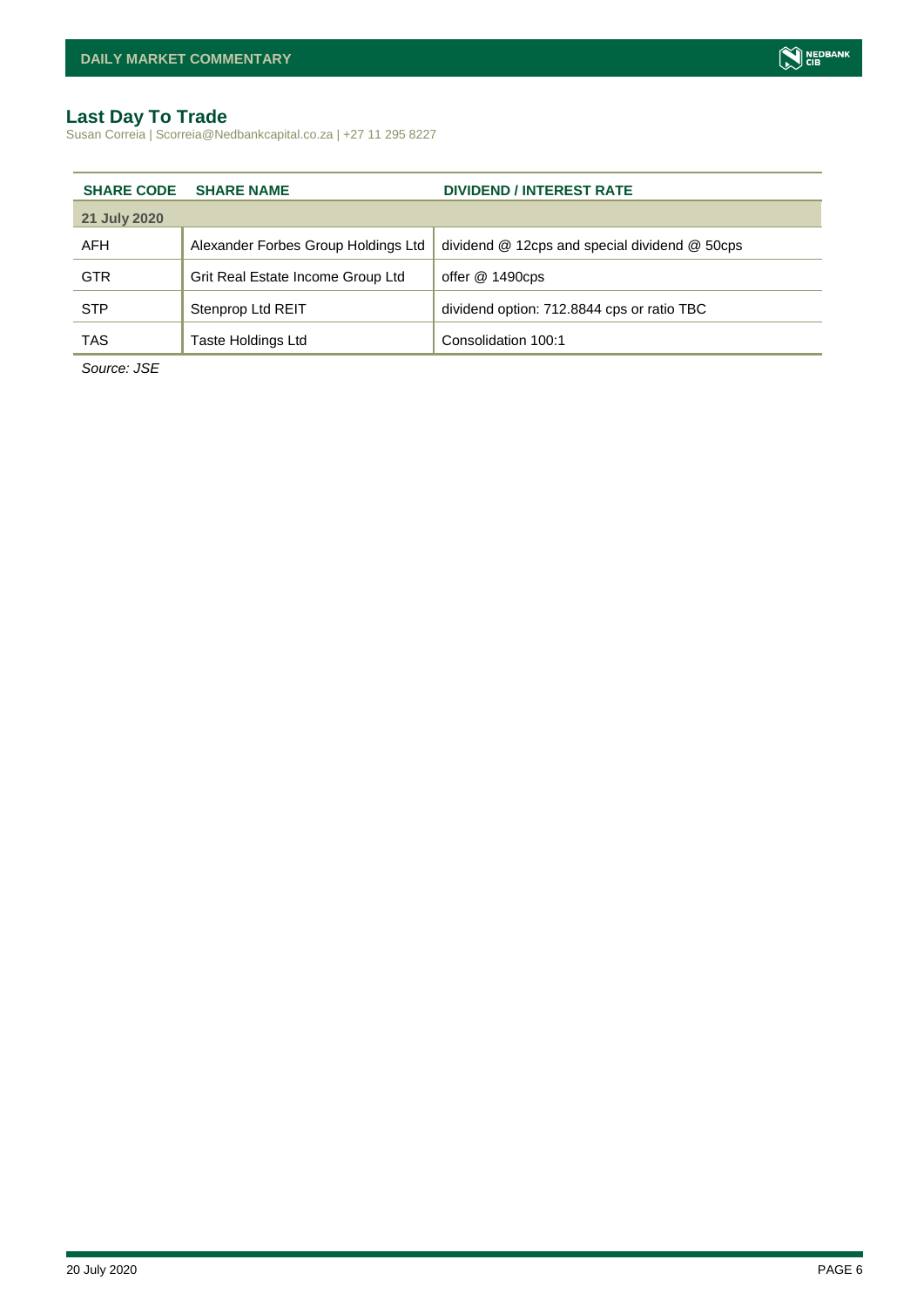### <span id="page-6-0"></span>**JSE Performance**

Nedbank CIB Market Commentary | CIBMarketComm@Nedbank.co.za | +27 11 537 4091

| Top40 constituents                 | Last price | $\%$<br>$-1d$ | $\%$<br><b>MTD</b> | %Δ<br><b>YTD</b> | %Δ<br>12Month | 2019<br>Performance | <b>MTD</b> trend |
|------------------------------------|------------|---------------|--------------------|------------------|---------------|---------------------|------------------|
| ABG: Absa Group Ltd                |            |               |                    |                  |               |                     | Đ                |
| AGL: Anglo American Plc            | 407,96     | 0,52          | 1,65               | 2,29             | 4,92          | 23,76               | φ                |
| AMS: Anglo American Platinum Ltd   | 1359,70    | 0,96          | 8,42               | 6,29             | 67,28         | 143,03              | Ą                |
| ANG: Anglogold Ashanti Ltd         | 535,13     | 0,63          | 5,84               | 69,08            | 100,24        | 74,14               | φ                |
| APN : Aspen Pharmacare Holdings Lt | 144,65     | $-0,86$       | 0,79               | 21,33            | 46,56         | $-11,57$            | Ą                |
| BHP: Bhp Group Plc                 | 375,52     | 1,90          | 5,63               | 13,87            | 6,28          | 8,56                | φ                |
| BID: Bid Corp Ltd                  | 280,65     | $-1,66$       | $-1,01$            | $-15,01$         | $-8,28$       | 24,61               | ψ                |
| BTI: British American Tobacco Plc  | 584,43     | $-1,30$       | $-12,72$           | $-2,17$          | 7,95          | 27,29               | V                |
| BVT: Bidvest Group Ltd             | 142,05     | $-2,30$       | 0,01               | $-30,63$         | $-29,52$      | $-1,01$             | φ                |
| CFR : Financiere Richemont-Dep Rec | 108,06     | 0,12          | $-2,10$            | $-1,34$          | $-10,78$      | 16,96               | ψ                |
| CLS : Clicks Group Ltd             | 212,66     | $-1,52$       | 1,09               | $-17,12$         | $-0,05$       | 34,02               | φ                |
| CPI : Capitec Bank Holdings Ltd    | 861,00     | $-0,00$       | 0,27               | $-40,46$         | $-31,37$      | 29,35               | φ                |
| DSY: Discovery Ltd                 | 111,84     | $-0,43$       | 6,97               | $-7,29$          | $-20,96$      | $-24,51$            | φ                |
| EXX : Exxaro Resources Ltd         | 135,37     | $-0,20$       | 3,78               | 3,23             | $-16,65$      | $-4,88$             | φ                |
| FSR: Firstrand Ltd                 | 41,31      | $-1,50$       | 8,54               | $-34,22$         | $-36,24$      | $-4,21$             | φ                |
| GFI: Gold Fields Ltd               | 191,91     | 2,79          | 18,30              | 100,18           | 145,72        | 94,30               | φ                |
| GRT : Growthpoint Properties Ltd   | 14,28      | $-1,38$       | 6,97               | $-35,41$         | $-42,09$      | $-5,11$             | φ                |
| IMP : Impala Platinum Holdings Ltd | 142,17     | $-0,58$       | 22,56              | $-0,94$          | 98,34         | 291,28              | φ                |
| INL: Investec Ltd                  | 36,02      | $-1,29$       | 4,32               | $-38,88$         | $-42,48$      | 5,01                | φ                |
| INP: Investec Plc                  | 36,37      | $-1,70$       | 5,12               | $-44,67$         | $-48,43$      | 2,89                | φ                |
| MCG: Multichoice Group Ltd         | 108,42     | $-1,45$       | 2,02               | $-6,94$          | $-18,14$      |                     | φ                |
| MNP: Mondi Plc                     | 316,12     | 1,70          | $-2,53$            | $-3,12$          | 3,81          | 7,31                | V                |
| MRP : Mr Price Group Ltd           | 128,21     | $-2,58$       | $-10,34$           | $-29,75$         | $-36,71$      | $-25,86$            | ψ                |
| MTN: Mtn Group Ltd                 | 63,85      | 3,57          | 20,86              | $-22,60$         | $-41,44$      | $-7,31$             | Ą                |
| NED: Nedbank Group Ltd             | 119,05     | $-2,18$       | 17,23              | $-44,45$         | $-52,90$      | $-21,99$            | φ                |
| NHM: Northam Platinum Ltd          | 135,36     | 2,90          | 16,49              | 9,50             | 110,97        | 185,76              | φ                |
| NPN : Naspers Ltd-N Shs            | 3 135,20   | 0,15          | $-0,88$            | 36,86            | 32,73         | 19,65               | ψ                |
| NRP : Nepi Rockcastle Plc          | 93,00      | $-0,47$       | 4,78               | $-24,90$         | $-28,19$      | 9,58                | Λ                |
| OMU: Old Mutual Ltd                | 12,41      | $-2,67$       | 3,07               | $-36,88$         | $-42,81$      | $-12,23$            | φ                |
| PRX : Prosus Nv                    | 1606,07    | $-0,11$       | $-0,16$            | 52,38            |               |                     | ψ                |
| REM : Remgro Ltd                   | 93,65      | $-1,74$       | $-6,26$            | $-34,30$         | $-32,21$      | 0,13                | V                |
| RMH: Rmb Holdings Ltd              | 1,46       | $-2,67$       | $-10,98$           | 7,69             | 5,92          | 1,96                | V                |
| RNI : Reinet Investments Sca       | 297,74     | 0,01          | $-2,24$            | 7,29             | 23,94         | 27,03               | ψ                |
| SBK: Standard Bank Group Ltd       | 113,66     | $-1,13$       | 8,77               | $-32,47$         | $-40,78$      | $-5,87$             | Ĥ                |
| SHP: Shoprite Holdings Ltd         | 105,23     | $-0,06$       | $-1,33$            | $-16,43$         | $-34,01$      | $-33,78$            | ψ                |
| SLM : Sanlam Ltd                   | 63,15      | $-0,30$       | 7,14               | $-20,16$         | $-17,89$      | $-0,88$             | φ                |
| SOL: Sasol Ltd                     | 149,71     | 3,06          | 13,25              | $-50,67$         | $-55,29$      | $-28,59$            | Ĥ                |
| SPP: Spar Group Limited/The        | 174,50     | $-0,09$       | 1,69               | $-11,65$         | $-10,37$      | $-4,81$             | Ĥ                |
| SSW : Sibanye Stillwater Ltd       | 41,57      | $-0,34$       | 10,27              | 15,83            | 129,80        | 258,18              | φ                |
| VOD: Vodacom Group Ltd             | 125,09     | 1,10          | 1,74               | 8,49             | 7,56          | $-12,65$            | φ                |
| WHL: Woolworths Holdings Ltd       | 32,98      | $-2,05$       | $-0,36$            | $-32,14$         | $-38,45$      | $-11,78$            | U                |
|                                    |            |               |                    |                  |               |                     |                  |

 $Source: Bloomberg & Nedbank GB$ 

Time 2020/07/20 07:01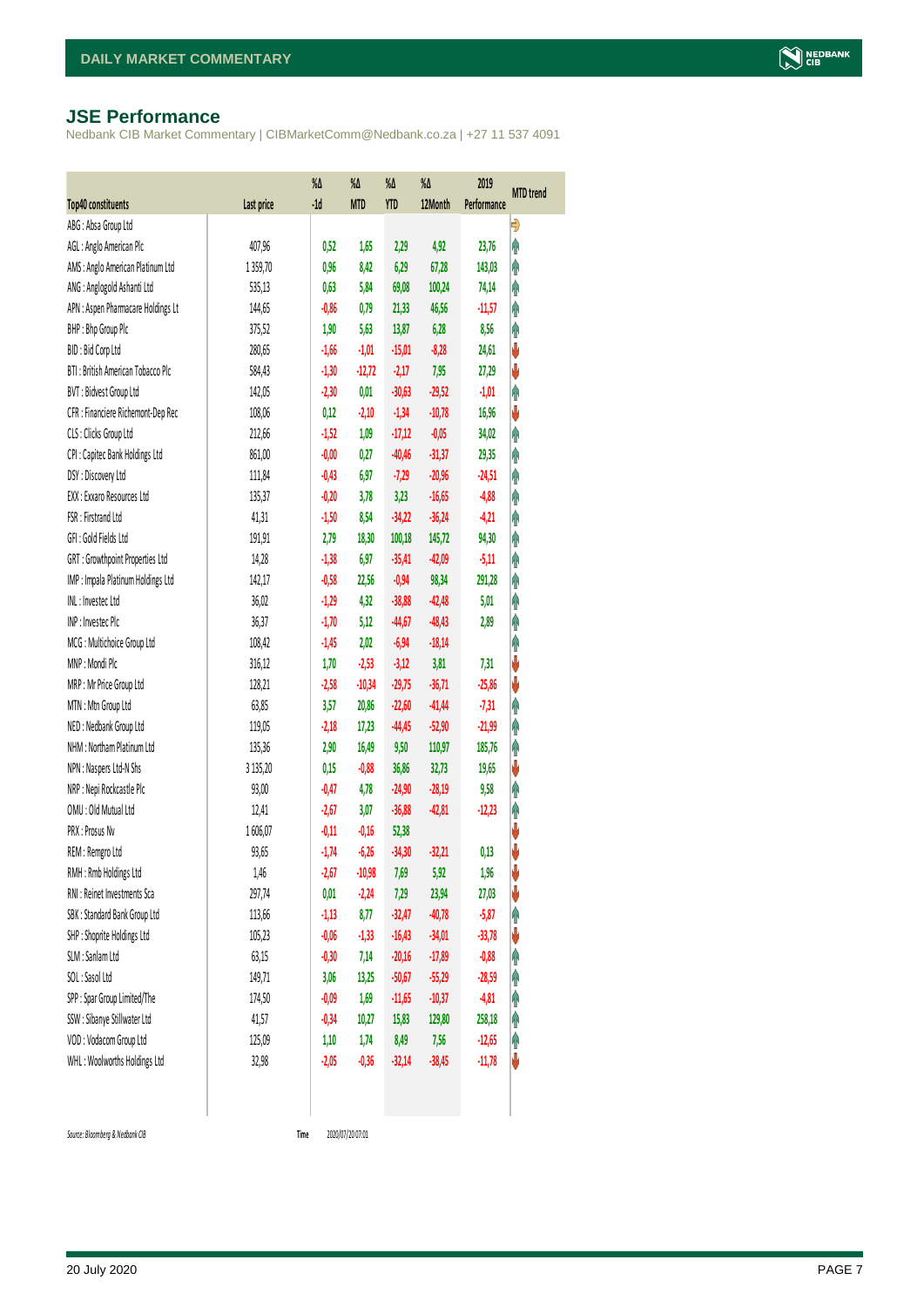## <span id="page-7-0"></span>**Economic Calendar**

Nedbank CIB Market Commentary | CIBMarketComm@Nedbank.co.za | +27 11 537 4091

|                          | Country    | Event                          | Period      | Survey                       | Actual         | Prior       | Revised                  |
|--------------------------|------------|--------------------------------|-------------|------------------------------|----------------|-------------|--------------------------|
| 17-July                  |            |                                |             |                              |                |             |                          |
| 11:00 AM                 | ${\sf EC}$ | CPI Core YoY                   | MAY F       |                              | 0,80%          | 0,80%       |                          |
| 11:00 AM                 | ${\sf EC}$ | CPI YoY                        | MAY F       |                              | 0,30%          | 0,10%       |                          |
| 02:30 PM                 | US         | <b>Building Permits MoM</b>    | <b>MAY</b>  |                              | 2,10%          | 14,40%      | 14,10%                   |
| 02:30 PM                 | US         | Housing Starts MoM             | <b>MAY</b>  | $\qquad \qquad \blacksquare$ | 17,30%         | 4,30%       | 8,20%                    |
| 02:30 PM                 | US         | <b>Building Permits</b>        | <b>MAY</b>  | $\blacksquare$               | 1241k          | 1220k       | 1216k                    |
| 02:30 PM                 | US         | <b>Housing Starts</b>          | <b>MAY</b>  |                              | 1186k          | 974k        | 1011k                    |
| 04:00 PM                 | US         | U. of Mich. Sentiment          | JUN P       |                              | 73,2           | 78,1        |                          |
| 20-July                  |            |                                |             |                              |                |             |                          |
| 01:50 AM                 | JN         | Imports YoY                    | JUN         | $-17,60%$                    | $-14,40%$      | $-26,20%$   |                          |
| 01:50 AM                 | JN         | Trade Balance Adjusted         | <b>JUN</b>  | JPY -331,1b                  | JPY -423,9b    | JPY -601,0b | JPY -585,7b              |
| 01:50 AM                 | JN         | Exports YoY                    | JUN         | $-24,65%$                    | $-26,20%$      | $-28,30%$   |                          |
| 08:00 AM                 | GE         | PPI YoY                        | JUN         | $-1,70%$                     |                | $-2,20%$    |                          |
| 10:00 AM                 | EC         | <b>ECB Current Account SA</b>  | <b>MAY</b>  |                              | $\frac{1}{2}$  | EUR 14,4b   |                          |
| 21-July                  |            |                                |             |                              |                |             |                          |
| 01:30 AM                 | JN         | Natl CPI YoY                   | JUN         | 0,10%                        | $\frac{1}{2}$  | 0,10%       |                          |
| 08:00 AM                 | UK         | PSNB ex Banking Groups         | JUN         | GBP 38,0b                    | $\blacksquare$ | GBP 55,2b   |                          |
| 09:00 AM                 | SА         | Leading Indicator              | <b>MAY</b>  |                              |                | 97,2        |                          |
| 02:30 PM                 | US         | Chicago Fed Nat Activity Index | JUN         | 4,00                         |                | 2,61        |                          |
| 22-July                  |            |                                |             |                              |                |             |                          |
| 02:30 AM                 | JN         | Nikkei Japan PMI Mfg           | <b>JULP</b> |                              |                | 40,1        | $\overline{\phantom{a}}$ |
| 01:00 PM                 | SА         | Retail Sales Constant YoY      | <b>MAY</b>  | $-25,50%$                    |                | 2,70%       |                          |
| 04:00 PM                 | US         | <b>Existing Home Sales</b>     | JUN         | 4,80m                        |                | 3,91m       |                          |
| 04:00 PM                 | US         | Existing Home Sales MoM        | JUN         | 22,76%                       |                | $-9,70%$    |                          |
|                          |            |                                |             |                              |                |             |                          |
| <b>Source: Bloomberg</b> |            | 2020/07/20 07:00               |             |                              |                |             |                          |